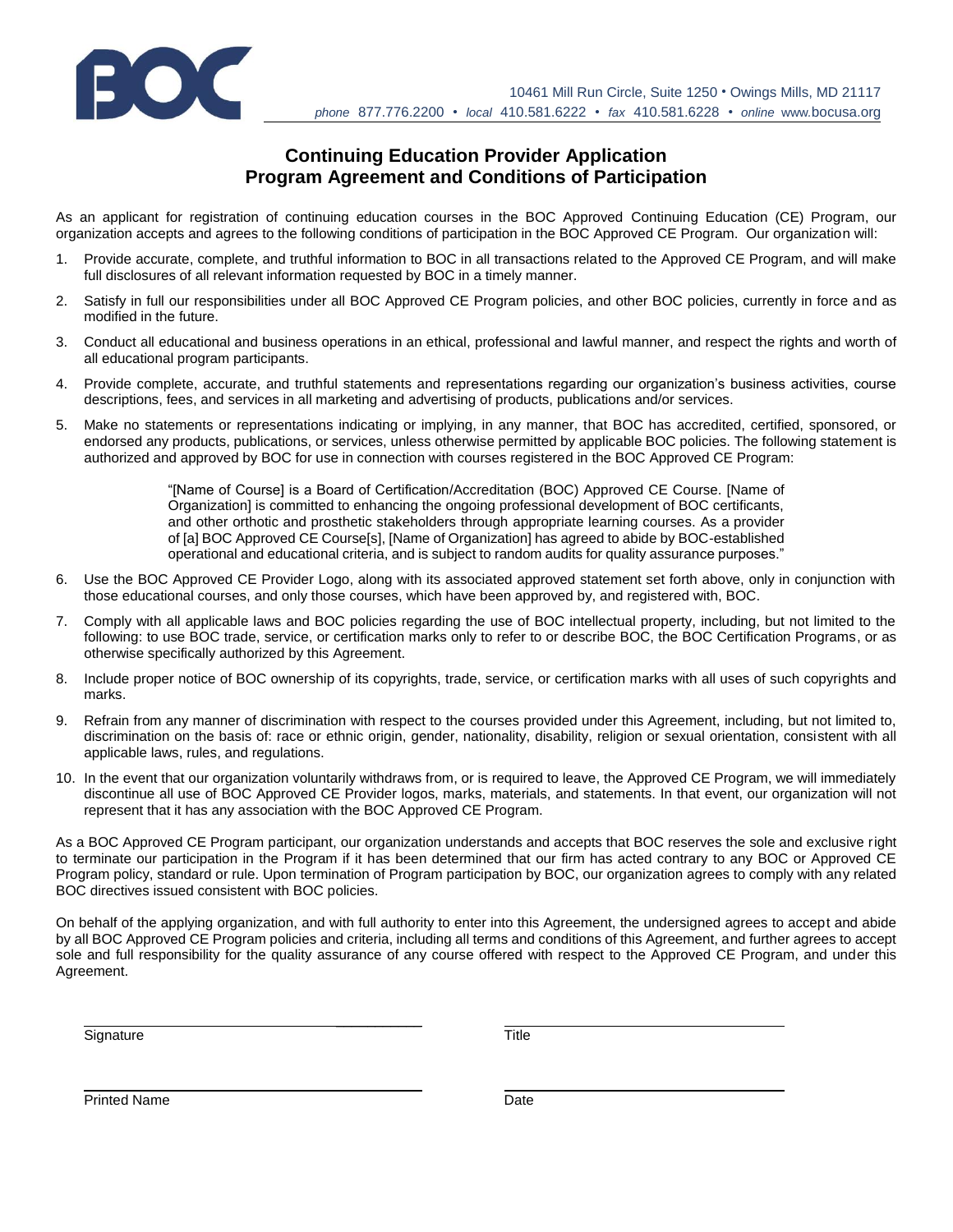## EOK

| <b>Provider Information</b>                                                                                                                                                                                                                                               |                  |                              |                         |
|---------------------------------------------------------------------------------------------------------------------------------------------------------------------------------------------------------------------------------------------------------------------------|------------------|------------------------------|-------------------------|
| Please review the BOC Approved CE Program, which details what you and your course(s) will need to meet BOC approval criteria.                                                                                                                                             |                  |                              |                         |
| Course Provider Name (Company, Organization, Institution)                                                                                                                                                                                                                 |                  |                              | <b>Application Date</b> |
|                                                                                                                                                                                                                                                                           |                  |                              |                         |
| Type of Organization:                                                                                                                                                                                                                                                     |                  |                              |                         |
| University/School<br>Association   Non Profit<br>Manufacturer<br>Other                                                                                                                                                                                                    |                  |                              |                         |
| <b>Contact Name</b>                                                                                                                                                                                                                                                       |                  | <b>Contact Email Address</b> |                         |
|                                                                                                                                                                                                                                                                           |                  |                              |                         |
| <b>Mailing Address</b>                                                                                                                                                                                                                                                    |                  |                              | <b>Suite Number</b>     |
|                                                                                                                                                                                                                                                                           |                  |                              |                         |
| City                                                                                                                                                                                                                                                                      | <b>State</b>     | Zip Code                     | Country                 |
|                                                                                                                                                                                                                                                                           |                  |                              |                         |
| Telephone Number                                                                                                                                                                                                                                                          | Fax Number       |                              | <b>Website Address</b>  |
|                                                                                                                                                                                                                                                                           |                  |                              |                         |
| Do you want your courses listed on BOC's Approved Continuing Education Opportunities page?<br>No<br>Yes                                                                                                                                                                   |                  |                              |                         |
| No<br>Do you offer distance-learning opportunities?<br>Yes                                                                                                                                                                                                                |                  |                              |                         |
| Describe your organization and its educational purpose and available programs (in 40 words or less):                                                                                                                                                                      |                  |                              |                         |
|                                                                                                                                                                                                                                                                           |                  |                              |                         |
|                                                                                                                                                                                                                                                                           |                  |                              |                         |
|                                                                                                                                                                                                                                                                           |                  |                              |                         |
|                                                                                                                                                                                                                                                                           |                  |                              |                         |
|                                                                                                                                                                                                                                                                           |                  |                              |                         |
|                                                                                                                                                                                                                                                                           |                  |                              |                         |
|                                                                                                                                                                                                                                                                           |                  |                              |                         |
|                                                                                                                                                                                                                                                                           |                  |                              |                         |
| <b>Payment Information</b>                                                                                                                                                                                                                                                |                  |                              |                         |
| \$50 Application Processing Fee                                                                                                                                                                                                                                           |                  |                              |                         |
| Note that the above fee is for the application only. The Course Registration Form provides payment information on the course(s) you<br>wish to submit for BOC Approval. Fees vary depending on the total number of continuing education units for which you are applying. |                  |                              |                         |
| <b>Credit Card Payment</b>                                                                                                                                                                                                                                                |                  | <b>Check Payment</b>         | <b>Check Number</b>     |
| $\square$ Visa<br>MasterCard<br>Discover                                                                                                                                                                                                                                  | American Express | □Check (enclosed)            |                         |
| Credit Card Number                                                                                                                                                                                                                                                        |                  | <b>Security Code</b>         | <b>Expiration Date</b>  |
|                                                                                                                                                                                                                                                                           |                  |                              |                         |
| <b>Billing Address</b>                                                                                                                                                                                                                                                    |                  |                              |                         |
|                                                                                                                                                                                                                                                                           |                  |                              |                         |
| City                                                                                                                                                                                                                                                                      |                  | <b>State</b>                 | Zip Code                |
|                                                                                                                                                                                                                                                                           |                  |                              |                         |
| Name as it appears on card                                                                                                                                                                                                                                                |                  | Cardholder Signature         |                         |
|                                                                                                                                                                                                                                                                           |                  |                              |                         |

The issuer of the card identified on this form is authorized to pay the amount shown as total upon proper presentation. I agree to pay such total (together with any other charges due thereon) subject to and in accordance with the Agreement governing the use of such card. Make Check or Money Order payable to BOC. If your check is returned for any reason, you must submit a bank draft, money order, or credit card payment with an additional fee of \$35.00 to cover the returned check processing fee. Applicants applying outside of the contiguous United States will be subject to an applicable surcharge for additional travel expenses. BOC does not offer refunds or accept post-dated checks.

\*Non Profit organizations are exempt from all fees and must submit a Determination Letter.

FOR INTERNAL USE ONLY